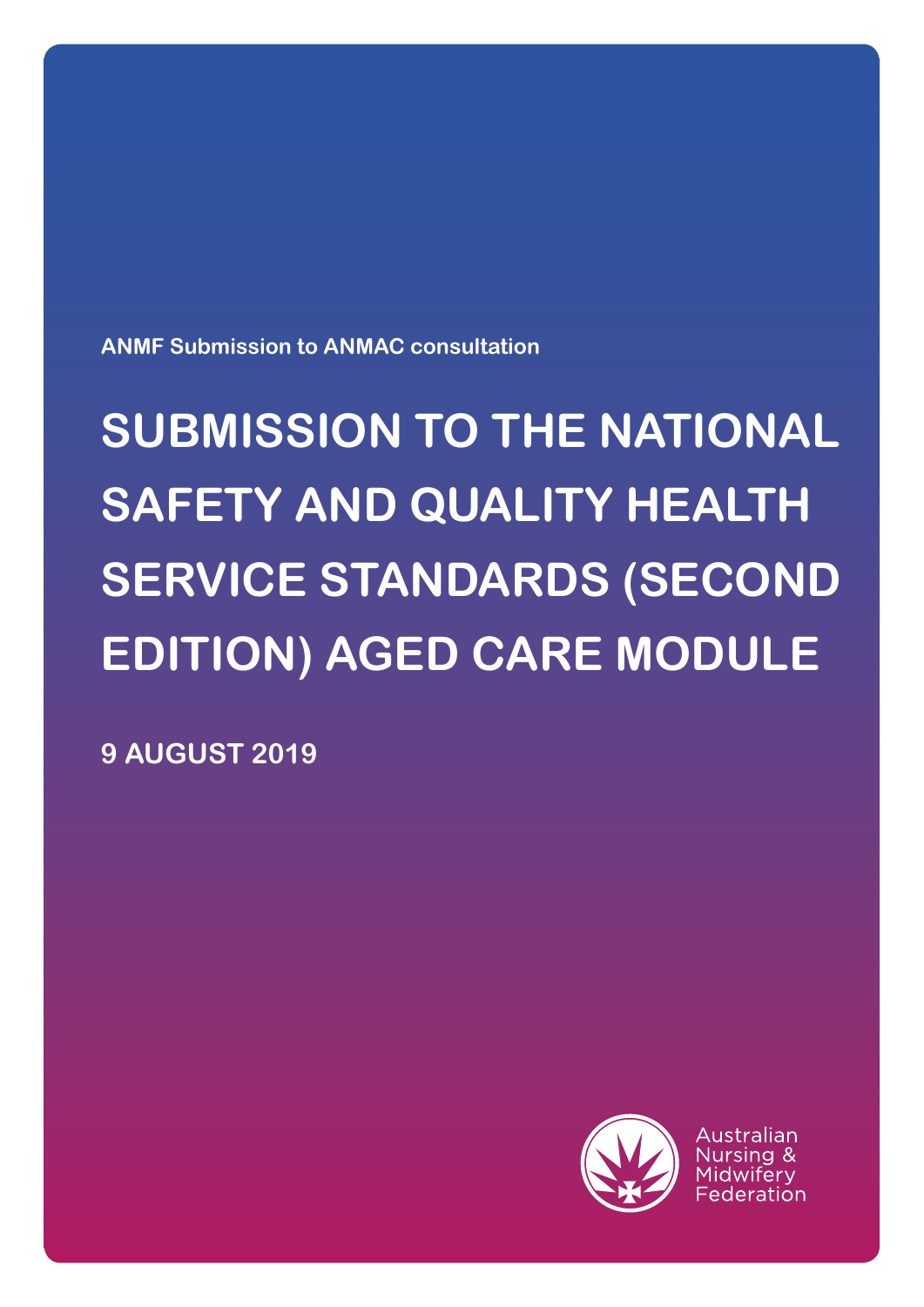

Australian Nursing and Midwifery Federation / **Submission to the National Safety and Quality Health Service Standards (Second Edition) Aged Care module**

> **Annie Butler Federal Secretary**

**Lori-anne Sharp Assistant Federal Secretary**

**Australian Nursing and Midwifery Federation Level 1, 365 Queen Street, Melbourne VIC 3000 T: 03 9602 8500 F: 03 9602 8567 E: anmffederal@anmf.org.au W: www.anmf.org.au**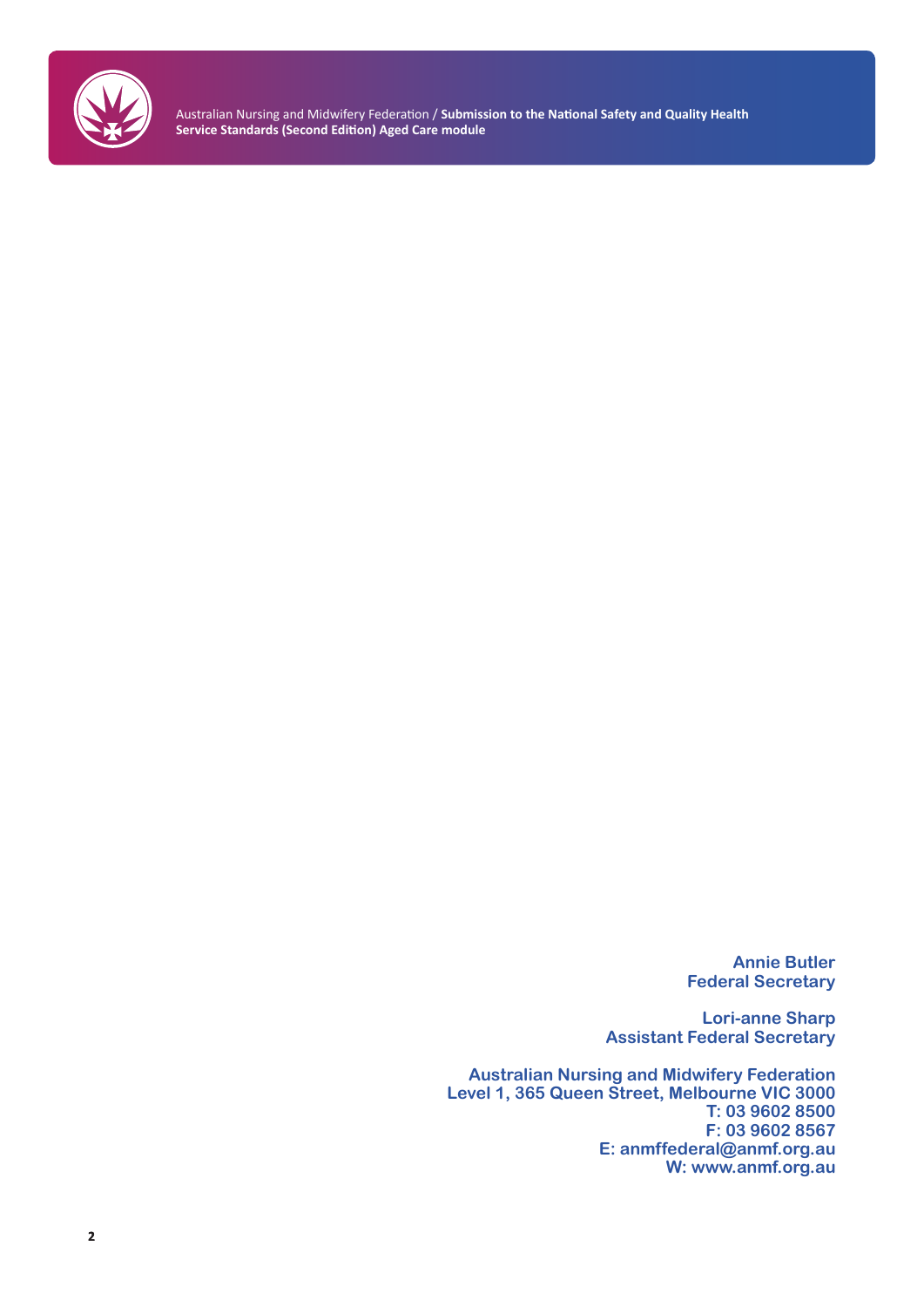

## **Introduction**

The Australian Nursing and Midwifery Federation (ANMF) is Australia's largest national union and professional nursing and midwifery organisation. In collaboration with the ANMF's eight state and territory branches, we represent the professional, industrial and political interests of more than 275,000 nurses, midwives and carers across the country. Our members work in the public and private health, aged care and disability sectors across a wide variety of urban, rural and remote locations. We work with them to improve their ability to deliver safe and best practice care in each and every one of these settings, fulfil their professional goals and achieve a healthy work/life balance.

Our strong and growing membership and integrated role as both a professional and industrial organisation provide us with a complete understanding of all aspects of the nursing and midwifery professions and see us uniquely placed to defend and advance our professions. Through our work with members we aim to strengthen the contribution of nursing and midwifery to improving Australia's health and aged care systems, and the health of our national and global communities.

With regard to care of older people, ANMF members work across all settings in which aged care is delivered, including approximately 40,000 members who are currently employed directly in the aged care sector. Many more of our members are involved in the provision of health care for older persons who move across sectors (acute, residential, community and in-home care), depending on their health needs. Being at the fore-front of aged care, and caring for older people 24 hours a day in acute care, residential facilities and the community, our members are in a prime position to make clear recommendations to improve the care provided.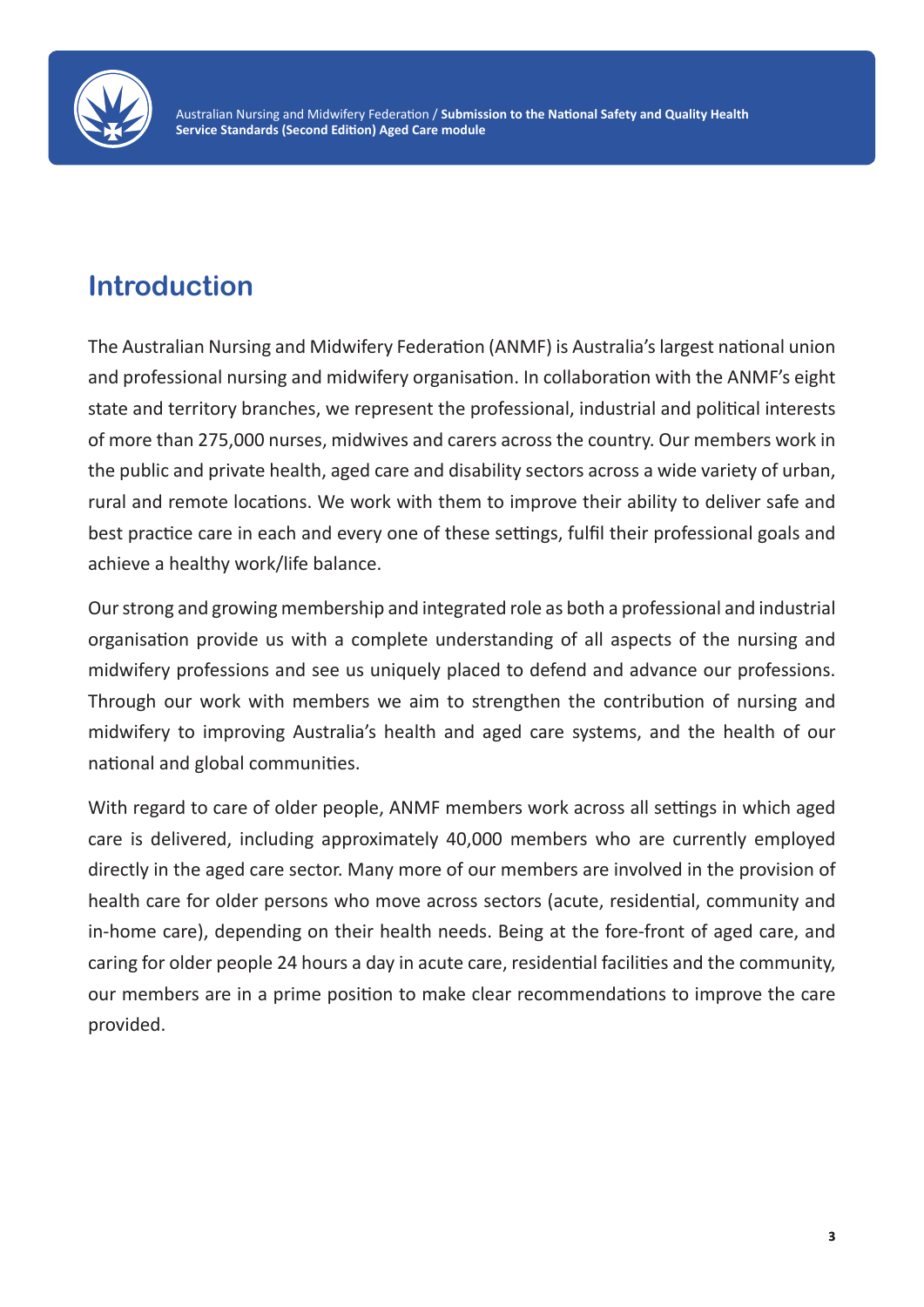

## **General feedback**

The ANMF recognises the importance of the draft National Safety and Quality Health Service (NSQHS) aged care module to bridge the gap between the current NSQHS standards and the Aged Care Quality standards, to ensure Multi-Purpose Services (MPS) delivering federally funded aged care services are meeting the expectations of the community and are providing safe quality care. However, our experience of aged care providers is that there is considerable variation in service delivery and care outcomes. Staffing levels and the application of clinical governance processes are two important examples of considerable variation in aged care delivery. Maintaining two different accreditation processes for aged care delivery, namely, the Australian Commission on Safety and Quality in Healthcare for MPSs and the Aged Care Quality and Safety Commission for the remaining aged care services, will only exacerbate these differences. Further, consumers of aged care struggle to make informed choices in relation to aged care – having a level playing-field of quality including accreditation services would be beneficial in this regard.

## **Overview**

#### *Question 1: Is the intent of the module clear?*

The ANMF recognises the importance of the module to maintain and support the totality of older peoples' lives during and following the transition from their home into utilising aged care services 24 hours per day. The ANMF is supportive of measures which contribute to creating aged care residential facilities as places which provide person-centred, high quality care that is both safe and comfortable.

The intention of the NSQHS Standards Aged Care Module to facilitate MPS accreditation by allowing them to refer to only one set of standards, is welcomed. The NSQHS aged care module will be the linchpin that bridges the gap between the requirements of the NSQHS and the Aged Care Quality Standards.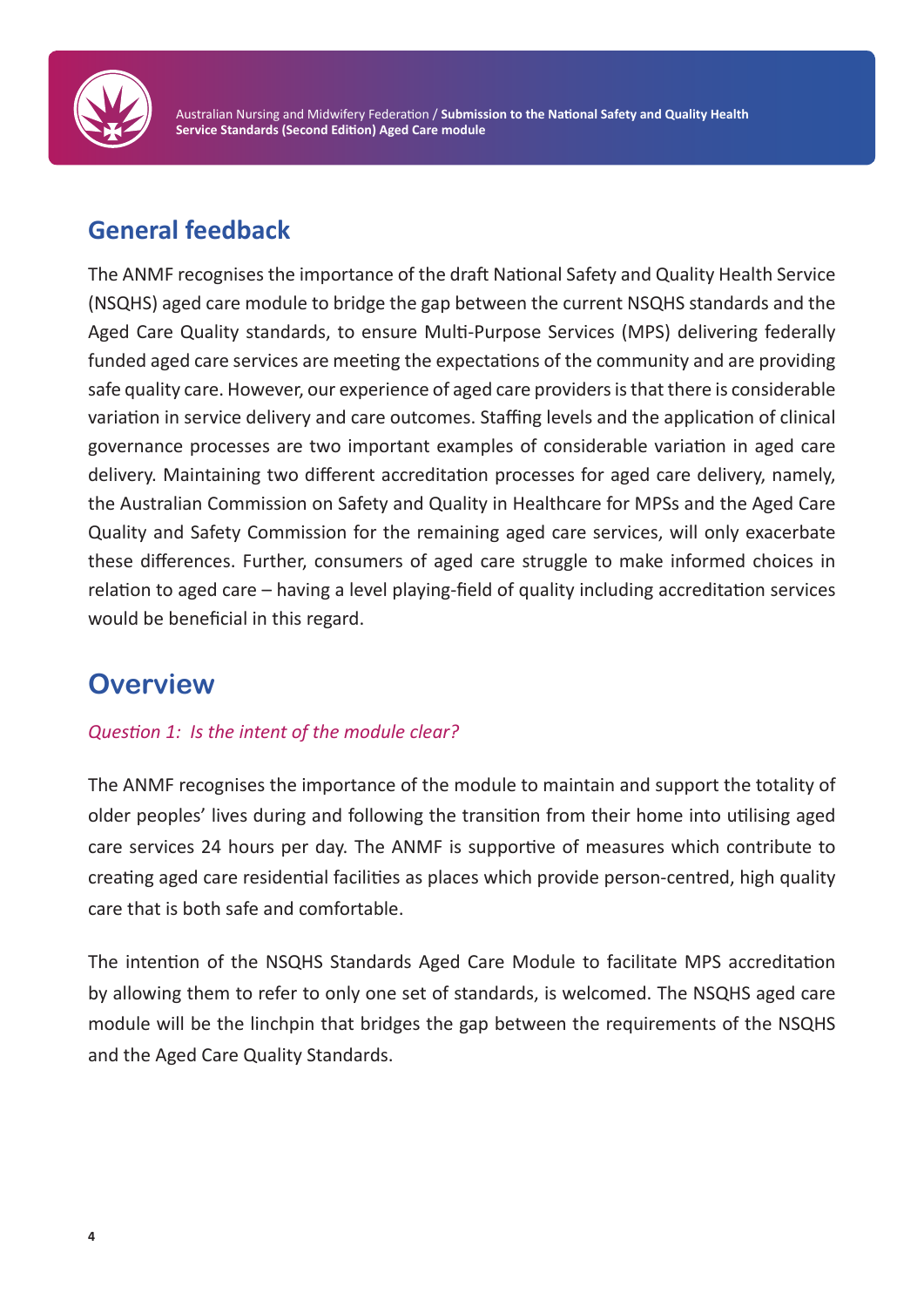

In order to improve clarity regarding the expectations of the additional module, the ANMF suggests amendment to the module, as follows:

The intent of the NSQHS Standards Aged Care Module is to identify the quality and accountability expected of aged care services delivered to older people, and to ensure appropriate regulatory responses are attached to risks of non-compliance by multipurpose services with statutory obligations.

It should be clear from the Statement of Intent that MPSs must comply with all the set Standards for the purpose of either an initial or an ongoing accreditation assessment at the time of a review audit. Furthermore, a failure of an approved aged care provider to comply with the NSQHS Standards, inclusive of the aged care module, may result in an MPS being deemed as not meeting the minimum standard requirements.

#### *Question 2: Is the language in the module clear?*

The reference to the requirement for appropriately qualified staff being identified in the standards is welcomed by the ANMF. However, this should be strengthened with the addition of an evidence-based staffing model that ensures the staffing comprises the right number and skills mix of staff are rostered throughout the day and night to deliver safe, quality care and services to meet the assessed care needs of every consumer of the aged care service being provided.

The language used is clear throughout; however, in some areas this is overly simplistic, and the Actions will be difficult to measure. For example, how are facilities or accreditors to determine if residents are engaging in activities 'of interest to them'?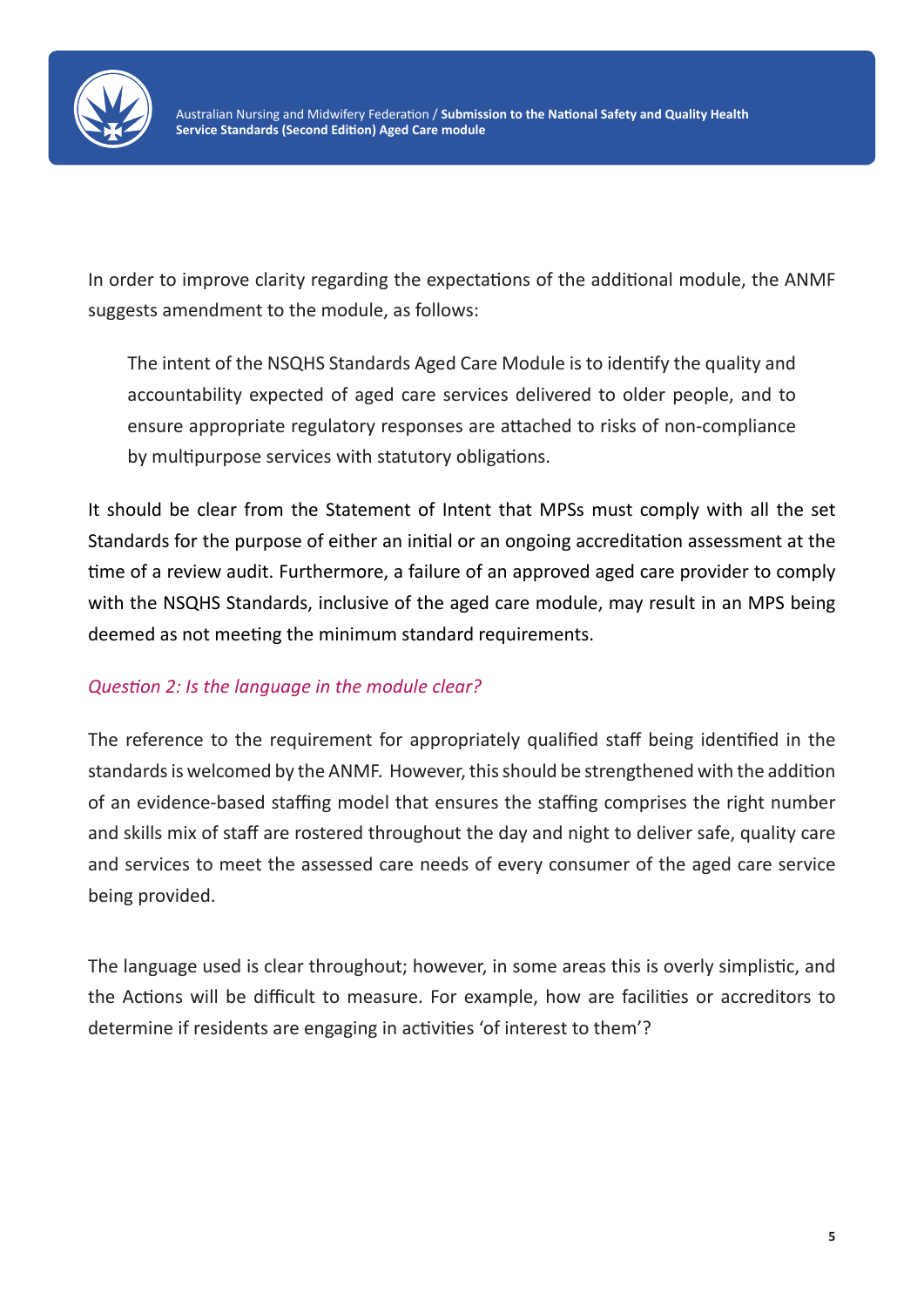

## **Action 1 (Consumer dignity and choice)**

#### **The health service organisation has processes to routinely provide residents with:**

- **a. Opportunities to establish and maintain relationships of their choice, including intimate relationships**
- **b. Support for daily living that promotes, emotional, cultural, spiritual and psychological wellbeing.**
- **c. Mechanisms to optimise independence to promote quality of life.**
- **d. Support to make choices about their care, including taking risks.**

#### *Questions 1-4: intent, language, compliance and appropriateness of this action*

The intention and language of the Action is clear. The elements of the Action can be measured through discussion with recipients of care and staff, and are appropriate to MPS providers.

#### *Question 5. Do you have any specific comments on this Action?*

In order for Action A1 a) to be achieved, MPS aged care services will need to provide appropriate space and privacy to enable residents to take advantage of opportunities to develop and maintain relationships.

In relation to Action A1 c): one of the biggest barriers to providing support and facilitating a person's independence in the aged care sector is there are currently no mandated minimum staffing ratios, comprising both the right number and the right balance of staffing skill mix, across all aged care facilities. This results in inadequate care staff being rostered to support and facilitate independence that promotes optimal quality of life. Knopp-Shiota et al.'s exploration of missed care in Residential Aged Care Facilities (RACFs)<sup>1</sup> identified that the care most likely to be missed is rehabilitative and social care; other missed care related to staff not having time to talk to and walk with residents, or assist in toileting, nail and mouth care. The issue of staff numbers and appropriately rostered skills mix to address the missed care will be discussed in detail in our response to Action 5.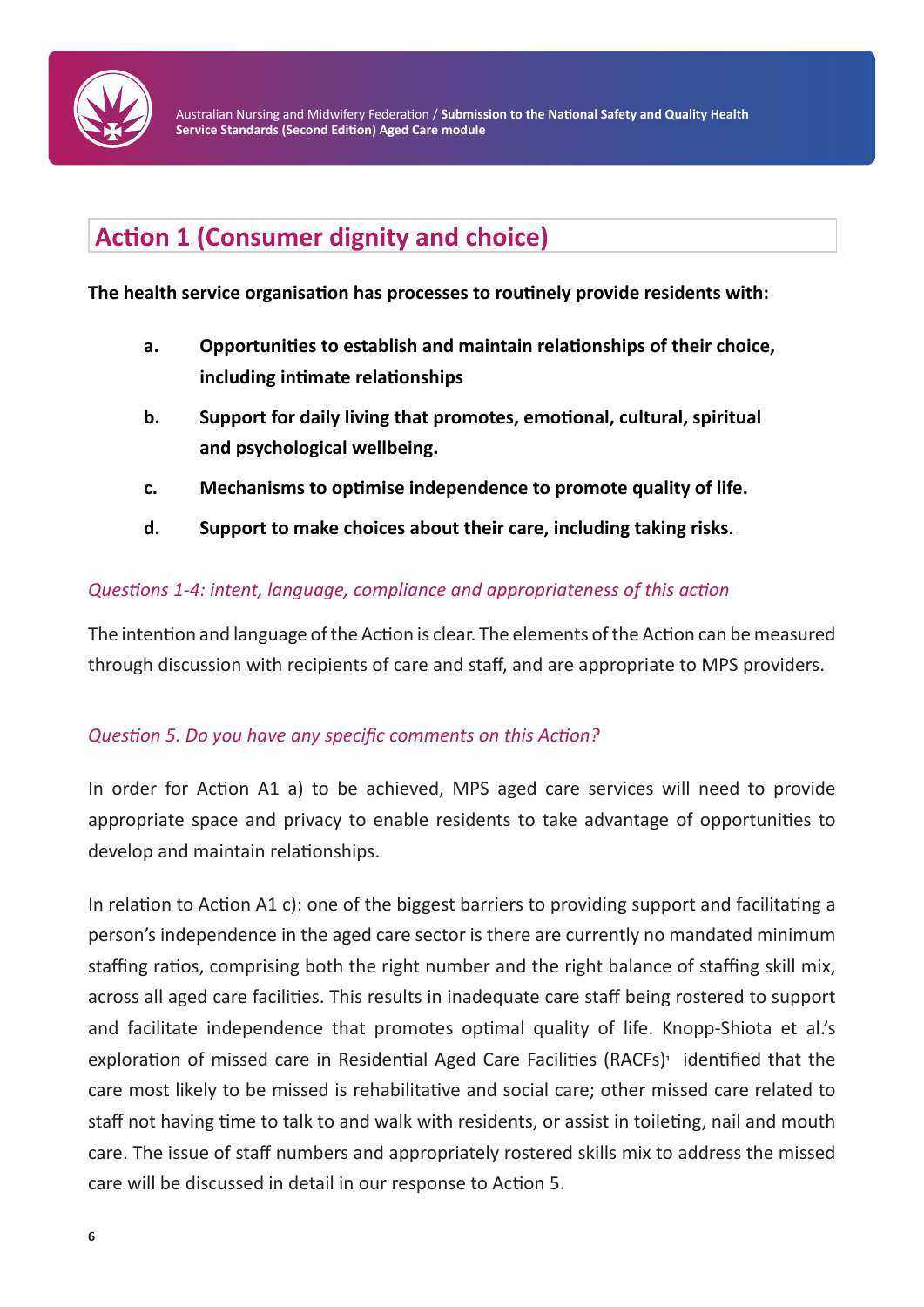

## **Action 2 (Services and supports of daily living)**

**The health service organisation has processes to support residents to:**

- **a. Participate in meaningful activities within and outside the organisation**
- **b. Have social and personal relationships**
- **c. Do things of interest to them**

#### *Question 5. Do you have any specific comments on this Action?*

Meeting the intention of Action 2 b) *Have social and personal relationships*, requires facilities to provide appropriate space and privacy for residents to talk with visitors.

Action 2 c) *Do things of interest to them would be better expressed as: Engage in activities of interest to them.*

For care staff to facilitate and enable residents to participate in the described items requires there to be a sufficient number and appropriate skills mix of staff. The ANMF suggests the stem of this Action begins with: *The health service organisation has processes and a workforce that is sufficient in number, skill and qualification to support residents to*…

*Question 6. What, if any, additional requirements should be included in the module?*

The ANMF has nothing further to add to this question at this stage.

1 Knopp-Sihota JA, Niehaus L, et al. (2015). Factors associated with rushed and missed resident care in western Canadian nursing homes: a cross-sectional survey of health care aides Journal of Clinical Nursing 24(9): 2815-2825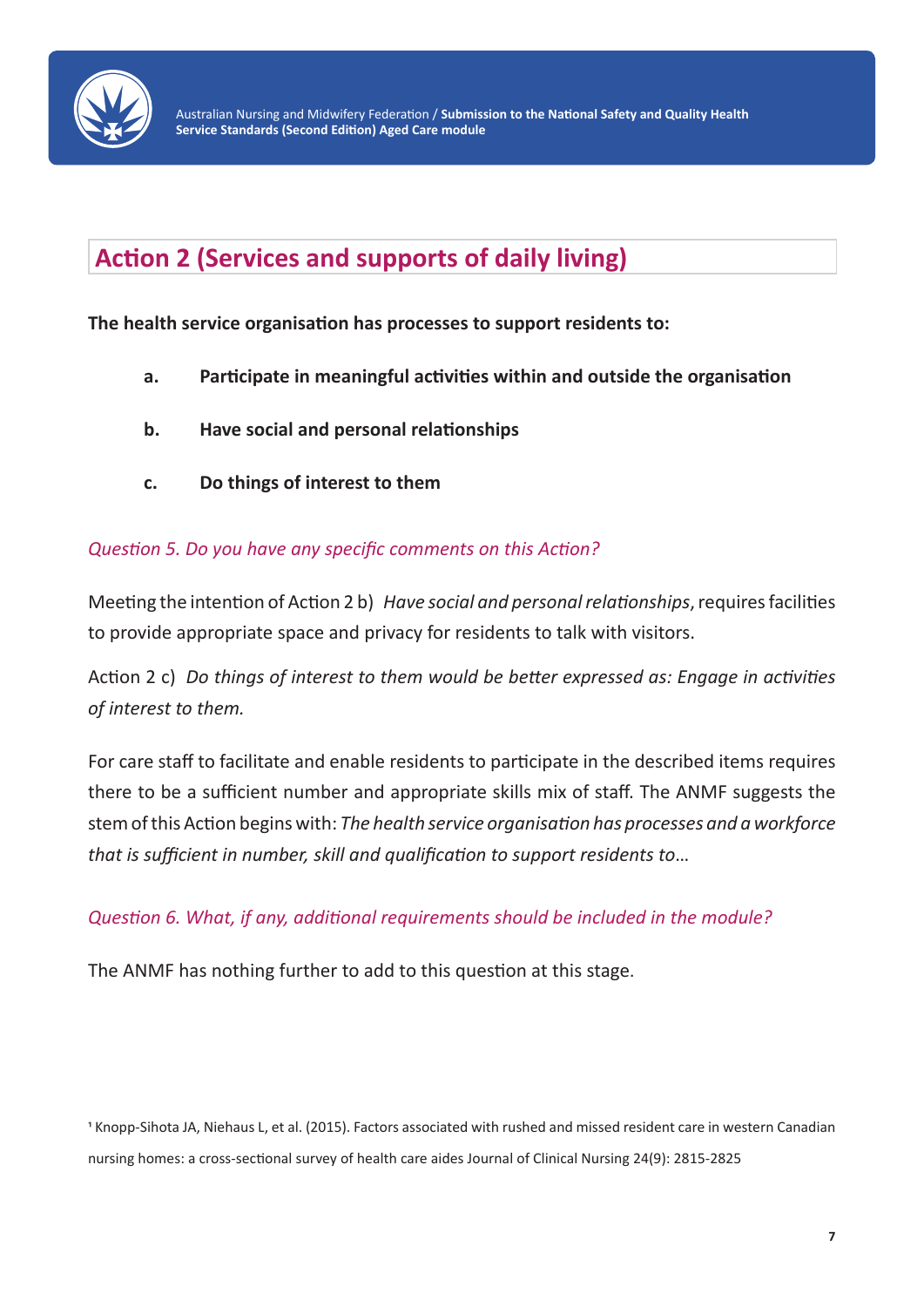

## **Action 3 (Services and supports of daily living - nutrition)**

**The health service organisation provides residents with meals that are varied, nutritious, appetising and adequate quantity.**

#### *Question 5. Do you have any specific comments on this Action?*

The ANMF recommends the importance of referring residents to dieticians when required to provide nutritional advice regarding dietary choices, supplements or tailored individual regimes. Hydration is vitally important for the elderly and requires attention in this action as well. In addition, consideration needs to be given to ensuring care staff have a workload which enables them the time they need to assist residents with meals, where it is required as part of their assessed care need.

Our members raise concerns that hospital food is often processed and menus do not offer suitable quality and variation for long-stay residents. The following comment from an ANMF member who works in an MPS sums up this issue well.

"I worked three evening shifts in a row and the food was disgusting. No food value in what was served, same vegetables (frozen veggies). Residents never get fresh vegetables and don't eat because they don't like the food, therefore are malnourished. On one occasion they were served just dry chips, no sauce or gravy to help wash them down, not even served nicely with a bit of colour e.g. garnish. My thoughts are MPSs are under the Health Service providers and food in a hospital situation is meant to be short stay, where residents continually get processed pre-cooked food with little value or nourishment in it. At this MPS the food doesn't look like it is served with love to make it look in any way attractive." - Registered Nurse, rural MPS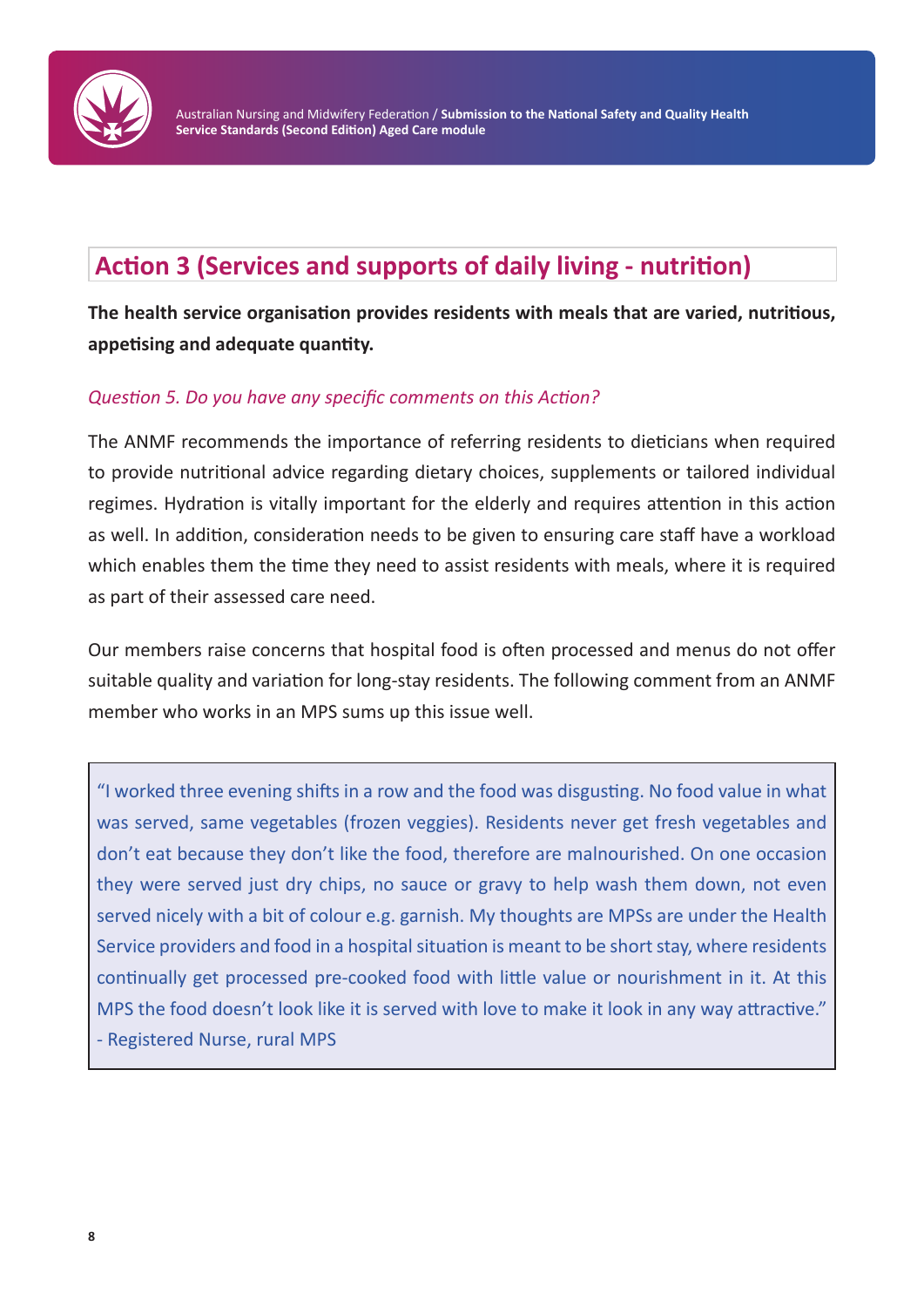

#### *Question 6. What, if any, additional requirements should be included in the module?*

Nutritional supplements and feeding assistance must be provided based on the person's assessed needs. As the nutritional and support requirements of older people may change in response to the progression of disease, the risk of malnutrition must be regularly assessed and monitored, and the diet modified accordingly. This should be reflected in the Standard.

## **Action 4 (Organisation's service environment)**

**The health service organisation provides a welcoming and homelike environment that optimises the consumer's sense of belonging and interactions, with support to access indoors and outdoors**

*Question 6. What, if any, additional requirements should be included in the module?*

The ANMF suggests the following addition to the Action: *'to deliver safe care that',* to read as follows:

*The health service organisation provides a welcoming and homelike environment to deliver safe care that optimises consumer's sense of belonging and interactions, with support to access indoors and outdoors.*

### **Action 5 (Human resources)**

**The workforce is planned and the health service organisation uses recruitment and training systems to ensure the number and skills mix of the workforce can deliver safe, and quality care and services**

#### *Questions 1-4: intent, language, compliance and appropriateness of this action*

This Action statement is insufficiently specific and therefore offers MPS providers and/or auditors no clear guidance regarding the requirement and expectation for staffing.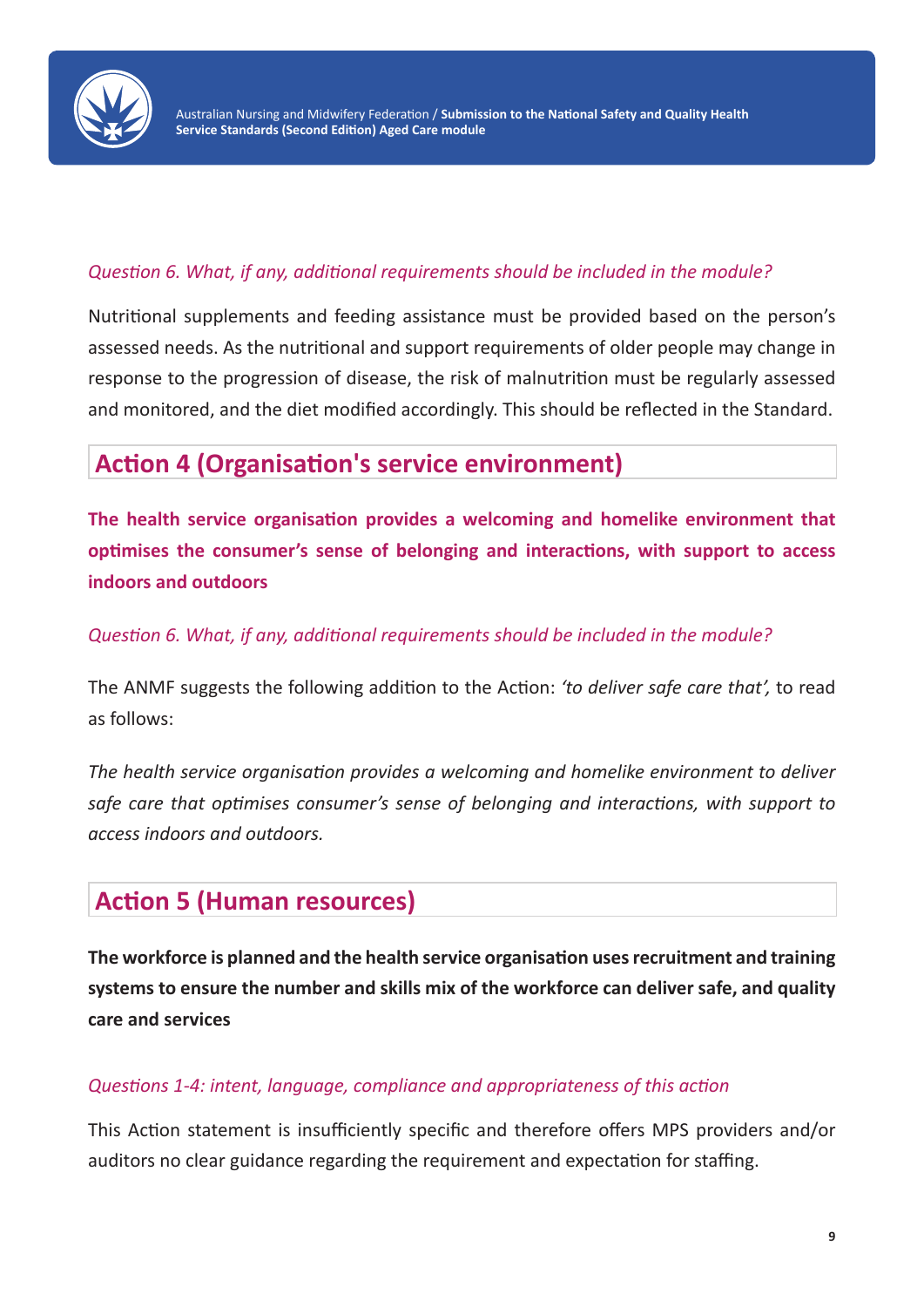

#### *Question 5. Do you have any specific comments on this Action?*

Many of the issues that beset the aged care services sector are directly and indirectly attributable to inadequate numbers and/or skills mix of staff to meet the needs of residents. Addressing this issue has been a high priority for ANMF members for many years working within the sector, both to ensure the care delivered is safe, competent, and timely, and to improve staff retention.

"A patient fell in the bathroom. When the incident occurred there were two staff to twenty patients working one staff down which happens often. Alternatively a staff member [from the MPS] is taken to another ward because they are short staffed." - Enrolled Nurse, rural MPS

By legislation under the Aged Care Act 1997, care planning and co-ordination must be undertaken by registered nurses. While approved providers are required to provide adequate numbers of care staff to carry out the assessed care needs, including a tailored plan for individualised person-centred care, the Act is silent as to the number of nursing or carer staff required to sufficiently provide any or all elements of a resident's assessed care needs.

This deficiency in the Act has prevented aged care regulation from having a meaningful, measurable mechanism to enable them to effectively audit and assess minimum staffing and skills mix. This has in turn exacerbated workforce and quality care issues within the aged care sector. It is clear that leaving decisions about staffing open to provider discretion does not always achieve the best outcomes for consumers of aged care, or staff.

I don't get meal breaks most days. Working 12hour shifts to cover lack of staffing." Registered Nurse, rural MPS

In the past there has not been an evidence-based solution to benchmark staffing and skills mix, and therefore terms such as 'sufficient' have been used. In order to effectively address this issue, the proposed Aged care module must clearly articulate minimum staffing levels and skills mix required in order to provide care based on the assessed care needs of the consumer. The ANMF recommends utilising findings from the *National Aged Care Staffing and Skills Mix Project* to identify how this staffing should be determined and assessed.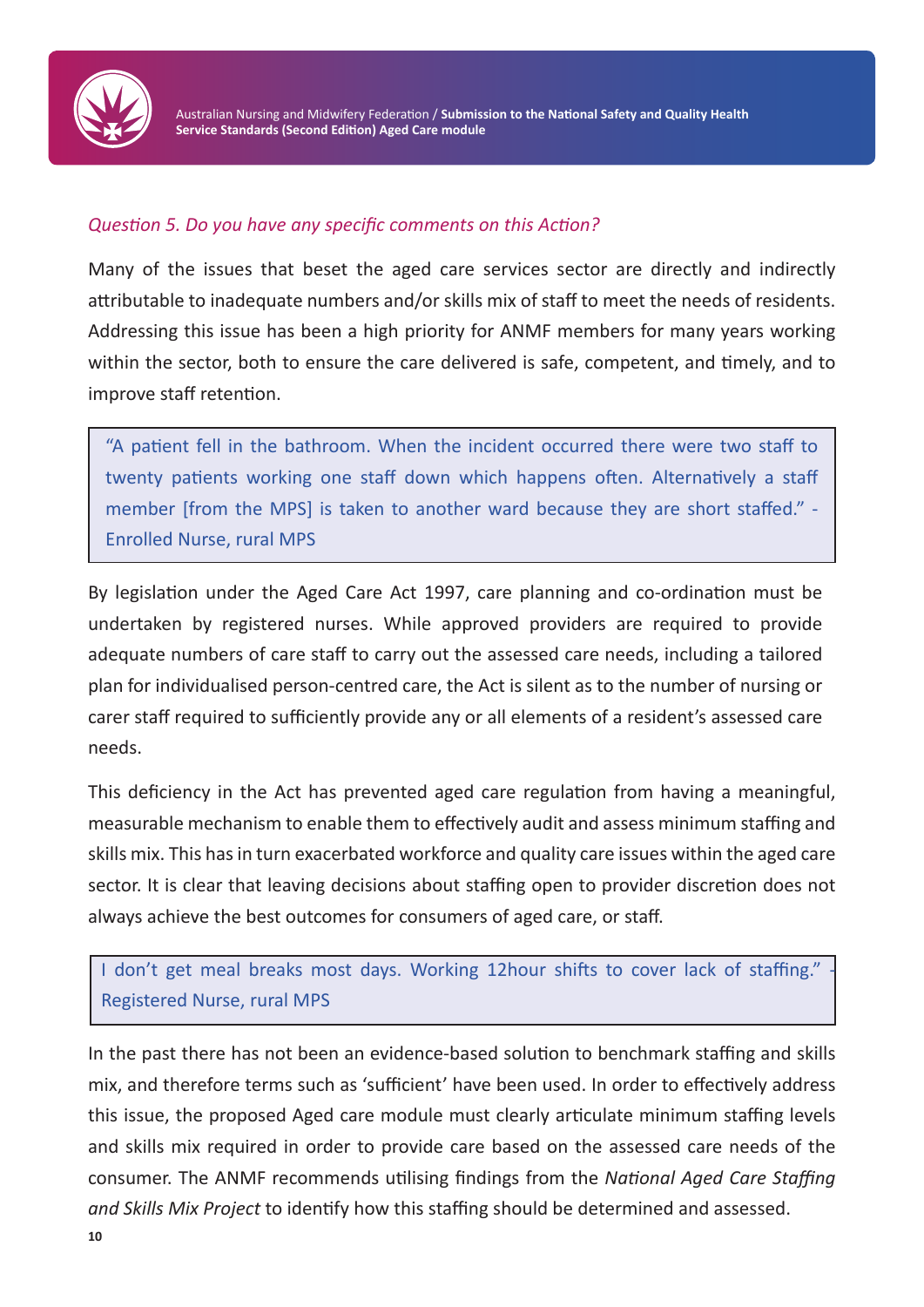

Released in 2016 by the ANMF, the National Aged Care Staffing and Skills Mix Project<sup>2</sup> was commissioned in collaboration with the ANMF South Australian Branch, the Flinders University Research Team and the University of South Australia. This national study resulted in the development of an evidence-based complexity profile that tested the elements of care associated with the resident profiles, determined what care interventions were being missed, and confirmed the need for, and structure of, a staffing model for residential aged care. Extensive validation of the staffing methodology demonstrated that the current level of staffing is inadequate to provide the needs for Australians living in residential care facilities.

The key findings of the *National Aged Care Staffing and Skills Mix Project* report are that:

- Evidence-based staffing and skills mix methodology must be adopted nation-wide for residential facilities.
- The minimum skills mix needed for safe, timely residential care is 30% registered nurses, 20% enrolled nurses, and 50% personal care workers (however titled).<sup>3</sup>
- Residential facilities must incorporate the time taken for both direct and indirect nursing, and personal care tasks and assessment of residents.
- Residents require an average 4 hours and 18 minutes (or 4.3 hours) of care per day, but are only receiving an average of 2.84 hours at present.
- Evidence-based minimum staffing and skills mix levels allow for flexible allocation of care, according to the assessed needs of the recipients of care.

² Willis, E., Price, K., Bonner, R., Henderson, J., Gibson, T., Hurley, J., Blackman, I., Toffoli, L and Currie, T. (2016) *Meeting residents' care needs: A study of the requirement for nursing and personal care staff.* Australian Nursing and Midwifery Federation.

<sup>3</sup> Willis op cit.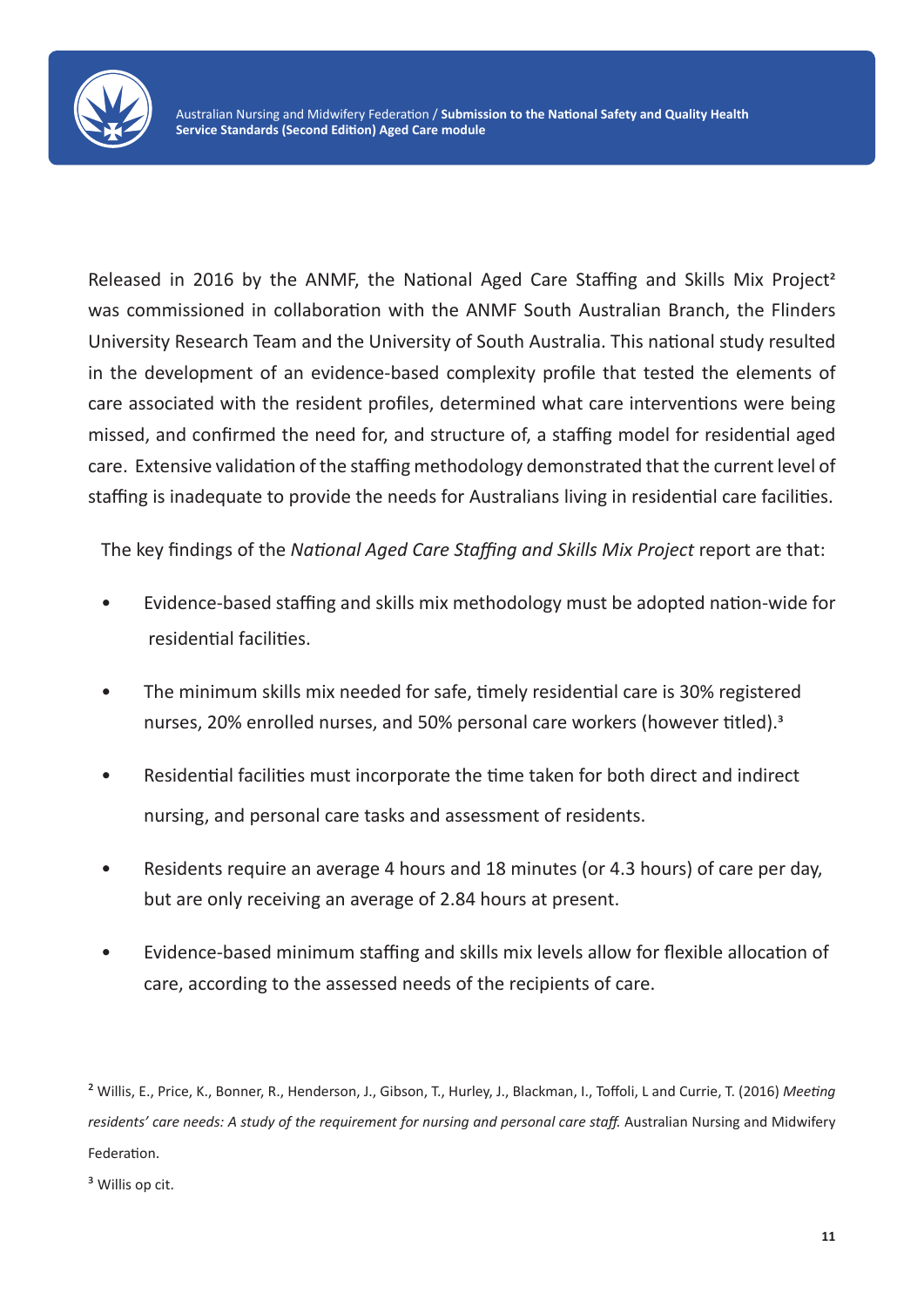

Residential facilities are also increasingly providing end-of-life care; in Australia, approximately one-third of people aged over 65 die in RACFs,<sup>4</sup> often shortly after admission – 17.8% of people admitted to Australian RACFs die within six months (6.8% within four weeks). Short-term admission for end-of-life care creates additional work demands which residential aged care staff are poorly equipped to meet.<sup>5</sup> While palliative care only accounts for part of the workload in residential aged care, the recommended staffing level for safe hospice care is 6.5 hours per patient day,<sup>6</sup> a figure that should also be factored into staffing recommendations in residential facilities.

"We have increased the footprint of our facility and doubled the resident number. There has been an increased rate of falls, pressure injuries and skin tears. Domestic staff from the domiciliary care environment are changing status to AIN's in a clinical environment with higher level care needs. The transitioning staff have a knowledge deficit in regard to care needs in high care and are unfamiliar with chain of command and working under direct supervision of the RN." - Manager, rural MPS

#### *Question 6. What, if any, additional requirements should be included in the module?*

The *National Aged Care Staffing and Skills Mix Project* findings are the evidence-based solution for workforce issues within residential care, and must be clearly identified within Action 5. Providing clear and concise requirements for staffing and skills mix within residential facilities that is based on evidence will facilitate safe, timely, quality care for residents. The transparency of this model will also provide clarity and reassurance for consumers, providers, professionals and carers alike in understanding the minimum staffing and skills mix requirements.

⁴ Lane H and Phillips J. (2015). Managing expectations: providing palliative care in aged care facilities, *Australasian Journal of Ageing* 34(2): 76-81

<sup>&</sup>lt;sup>5</sup> Lane and Phillips op. cit.

⁶ Parker D and Clifton K. (2014) Guest commentary: Residential Aged Care: the de facto hospice for New Zealand's older people *Australasian Journal of Ageing* 33(2): 72-73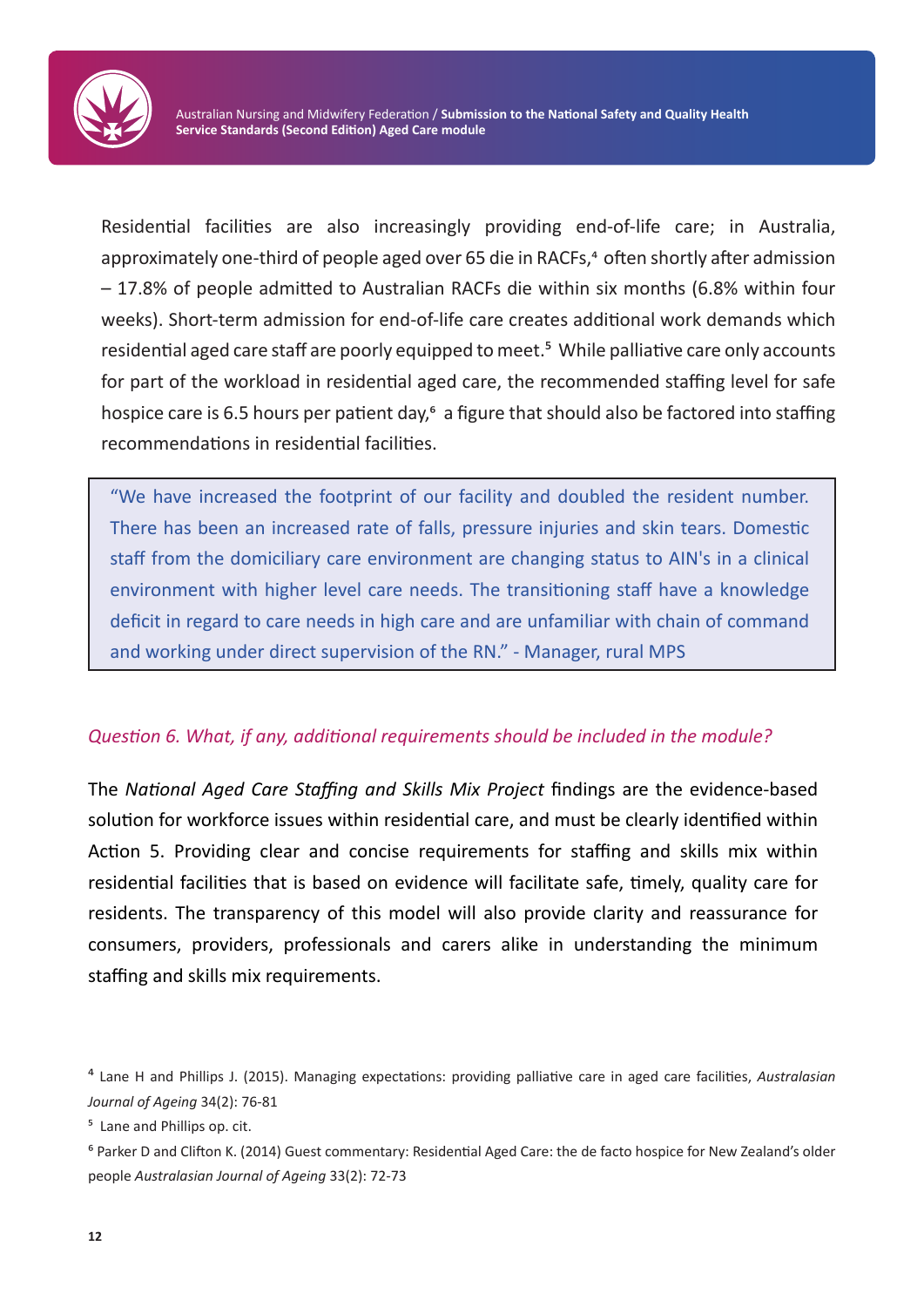

In highlighting the importance of staff numbers and skills mix being reflected in the Standards, the ANMF request the Module contain an indication of how this would be assessed, and recommend the following inclusion:

*The workforce is planned and the health service organisation uses recruitment and training systems to ensure the numbers and skills mix of registered and enrolled nurses and personal care workers (however titled) at all times can safely meet the needs of the residents and these Standards.*

*A residential facility must demonstrate minimum staff numbers using a mandated evidence-based methodology that accounts for the time taken to assess, perform and evaluate direct and indirect nursing care for residents with the following minimum staffing skills mix: registered nurses (RN) 30%, enrolled nurses (EN) 20% and personal care worker (AIN/PCW) 50%.*

## Action 6 (Organisational governance)

The health service organisation has processes to identify and respond to abuse and neglect of residents

#### *Questions 1 - 3: intent and language of and compliance with this Action*

The intent of this Action is to safeguard the wellbeing of those receiving care, which requires having robust processes and ensuring they are followed, for both witnessed (or otherwise verifiable) and suspected incidences of abuse or neglect.

As only the first component is present in the Standard as drafted, the ANMF suggests the wording be changed to read:

*The health service organisation has identified and implements policies and risk management systems and practices, to align with, and comply with, relevant legislation, regulatory requirements, professional standards and guidelines. These include processes to identify and respond to actual, potential, and suspected incidents of abuse and neglect of residents. Facility policy and culture should reflect the importance of reporting and following up incidents, and ongoing staff education must include content regarding the signs, symptoms, and other indications of abuse.*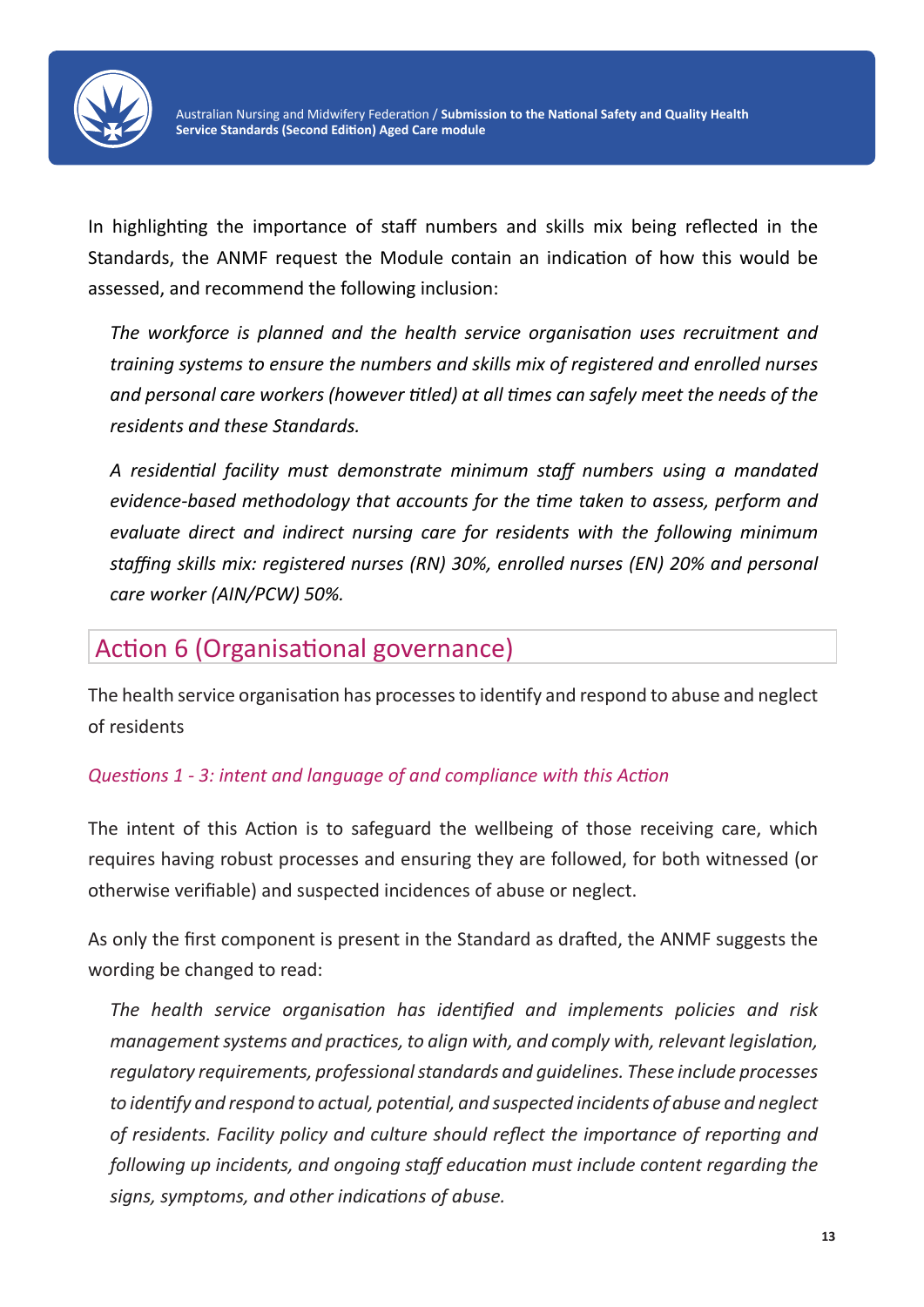

The presence and adequacy of policies, procedures, and systems can be determined; whether these are acted upon also needs to be a part of the assessment.

#### *Question 5. Do you have any specific comments on this Action?*

Processes need to be able to be acted on if they are to protect the vulnerable. Testimonies delivered during the Royal Commission into Aged Care Quality and Safety have demonstrated that staff and family members alike have both feared, and experienced consequences as the result of, raising concerns about abuse or neglect of residents.

#### *Question 6. What, if any, additional requirements should be included in the module?*

The ability for workers and family members to raise issues in good faith is one of a range of protections that should be in place. The ANMF recommends this Action explicitly explores the measures taken to ensure workers and family members are supported to raise issues in good faith, without fear of internal or external reprisal, and, that there be clear processes for escalation of concerns.

## Concluding remarks

The ANMF thanks the Commission for the opportunity to contribute to this module. The ANMF is committed to on-going review and evaluation of processes that enhance and improve the care and conditions of older Australians. Standards determining the physical and emotional environment, personal and clinical care, and the management of aged care provision are key to supporting a safe, sustainable aged care sector.

The ANMF has a significant number of members working in the aged care sector. Based on their feedback, we are concerned that MPSs across the country will not be able to meet the individualised, important needs described in these Standards, due to excessive workloads experienced by many nurses and personal care workers, and the resulting impact on the well-being of the frail elderly people for whom they provide care.